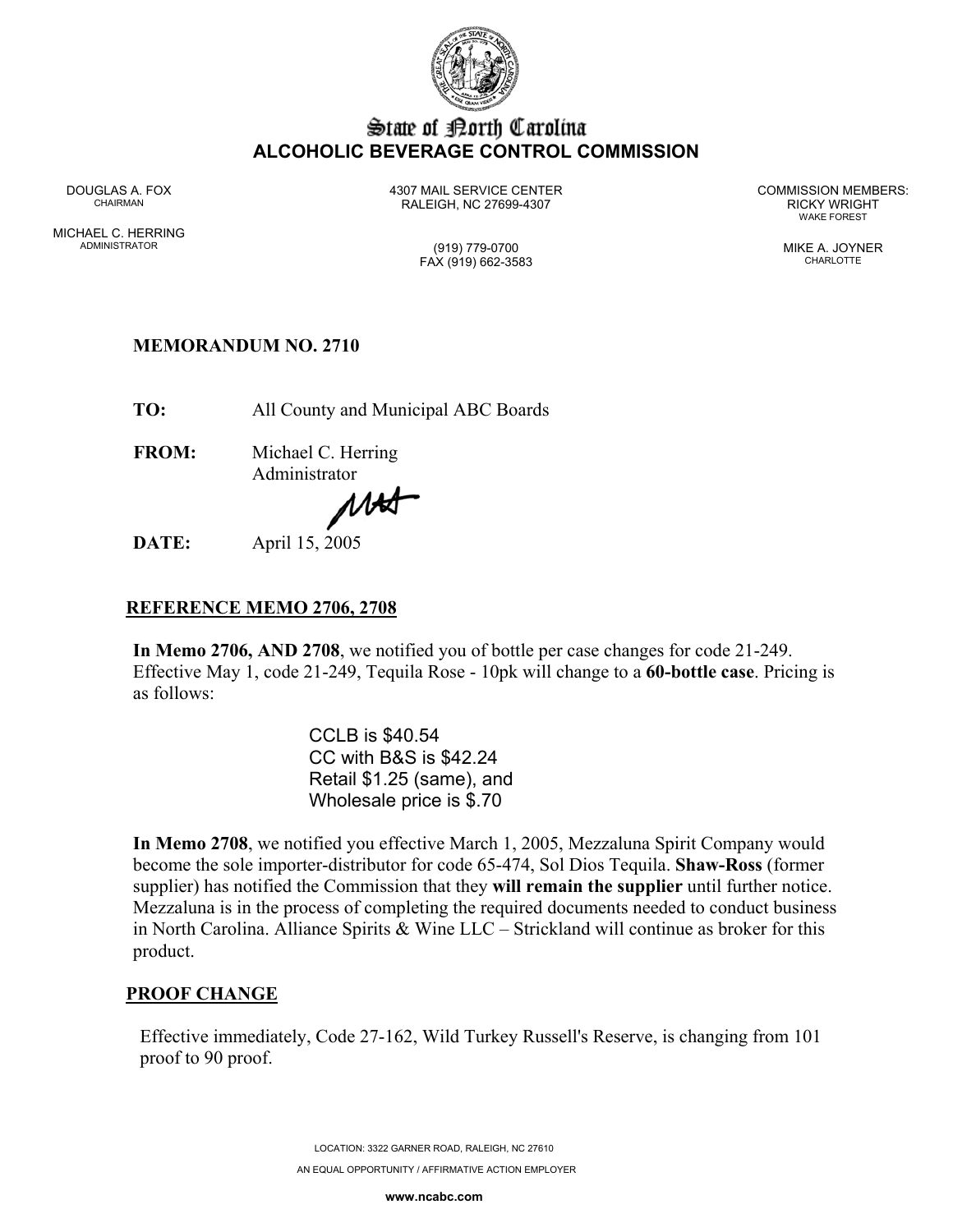MEMORANDUM NO. 2710 April 15, 2005 Page 2

### **BILLING ADDRESS:**

Change of billing / invoice address for **CABALLEROS**:

MHW Ltd Attn: Caballeros 272 Plandome Road STE 100 Manhasset NY 11030

#### **LIMITED SUPPLY**

Please be advised code 20-385, Absolut Citron W / Ocean Spray Cranberry Juice CO-PK is a special one-time pack that will be available in June. Please order this package with your regular order to LB&B.

### **SPA FOR MAY / JUNE 2005 POSTED ON WEBSITE**

Future Brands has revised the May-June SPA buy-in amount for code 27-006 to \$5.07 per case. The following pricing will apply to this product:

> Code 27-006 - Baker's Regular case Cost: \$64.29 SPA amount: \$5.07 Reduced case cost: \$59.22 Regular retail: \$38.95 Reduced price in June: \$35.95

Our website now reflects this change

**Spirituous Liquor** / Pricing Reports/Quick Picks / **Monthly Price Reductions** 

### **NEW COMPANIES EFFECTIVE MAY 1, 2005**

**Alambic** Kirk Strickland

PO Box 1059 **Alliance Spirits & Wine LLC--Strickland**  Ukiah, California 5417 Wyoming Dr (707) 462-0314 Charlotte, NC 28273 (704) 583-1339 (704) 583-9778